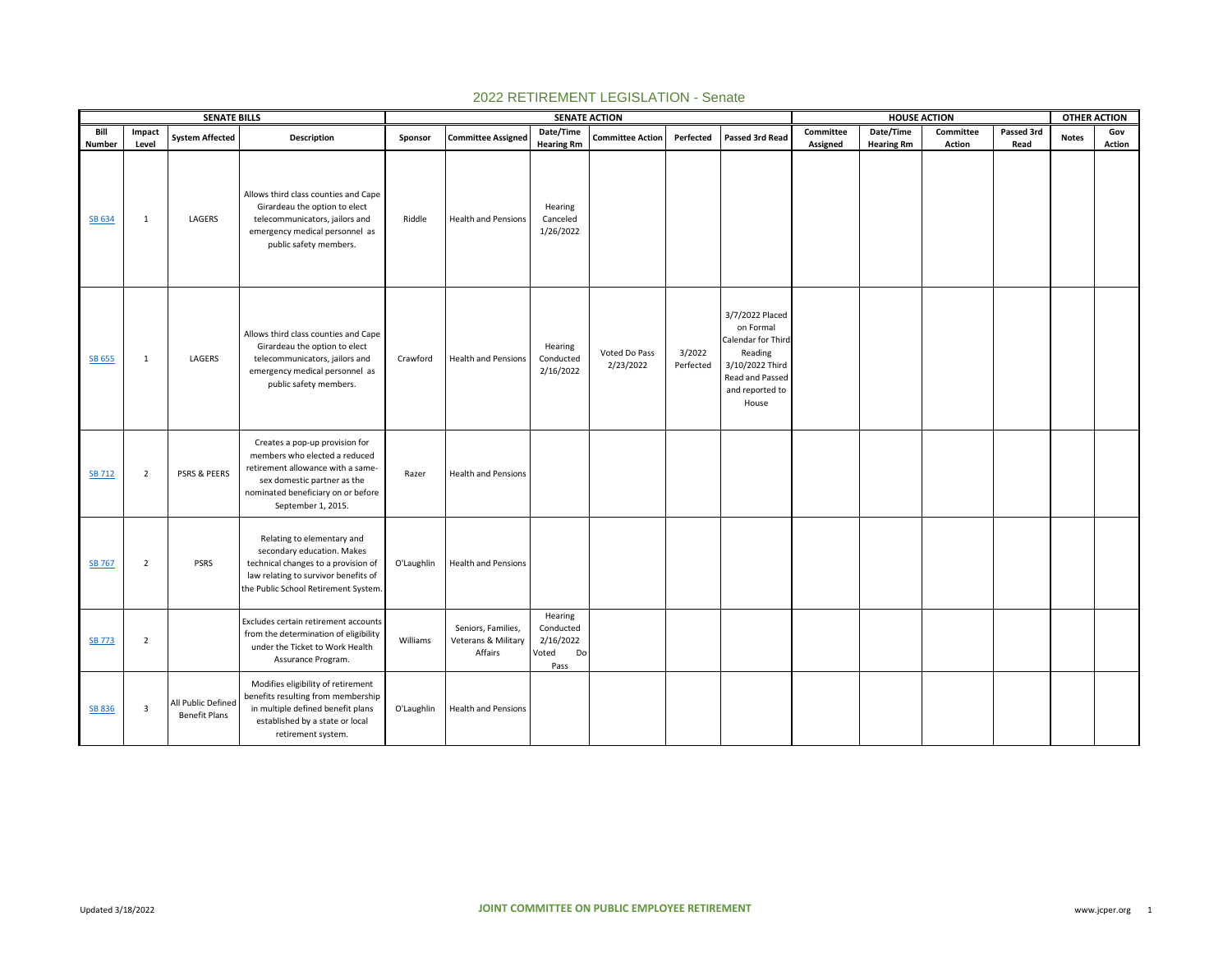| <b>SB 859</b> | $\overline{2}$ | Police Protection<br>Districts     | Authorizes the establishment of<br>police protection districts. A PPD's<br>board of directors may provide for<br>pension, and retirement and other<br>employee-type fringe-benefits. If a<br>board of directors administers its<br>own retirement or benefits-related<br>plan, it must do so by a separate five-<br>member pension board of trustees.                                                                   | Mosley  | Transportation,<br>Infrastructure and<br>Public Safety<br>Committee |                                                                                                            |  |  |  |  |  |
|---------------|----------------|------------------------------------|-------------------------------------------------------------------------------------------------------------------------------------------------------------------------------------------------------------------------------------------------------------------------------------------------------------------------------------------------------------------------------------------------------------------------|---------|---------------------------------------------------------------------|------------------------------------------------------------------------------------------------------------|--|--|--|--|--|
| SB 871        | $\overline{2}$ | All Plans                          | Modifies provisions relating to<br>income tax exemptions for certain<br>retirement benefits.                                                                                                                                                                                                                                                                                                                            | Eigel   | <b>Health and Pensions</b>                                          | Hearing<br>Conducted<br>2/16/2022<br>Executive<br>Session<br>Completed<br>2/23/2022<br>Voted<br>Do<br>Pass |  |  |  |  |  |
| SB 904        | $\overline{2}$ | All newly created<br>private plans | This bill provides that both a client<br>and a registered professional<br>employer organization (PEO) shall<br>each be deemed an employer for<br>purposes of sponsoring retirement<br>and welfare benefits plans for<br>covered employees.                                                                                                                                                                              | Hoskins | Insurance and<br>Banking                                            |                                                                                                            |  |  |  |  |  |
| <b>SB 926</b> | $\overline{2}$ | All Public Plans                   | Modifies provisions relating to ethics.<br>Modifies the pension forfeiture law.<br>Prohibits a participant of a plan who<br>is unfit for elected public office or<br>employed with the state or any local<br>government from being eligible to<br>receive any retirement benefit from<br>the plan.                                                                                                                      | Mosley  | Rules, Joint Rules,<br>Resolutions and<br>Ethics                    |                                                                                                            |  |  |  |  |  |
| SB 999        | $\mathbf{3}$   | PSRS & PEERS                       | Modifies provisions relating to<br>teacher employment. Increases the<br>length of time, from two years to<br>four years, that a retired member<br>may work after retirement without<br>losing his or her retirement benefit<br>when a district has declared a<br>teacher/employee critical shortage.<br>Repeals the prohibition on retired<br>members being employed as a<br>superintendent under critical<br>shortage. | Gannon  | Education                                                           |                                                                                                            |  |  |  |  |  |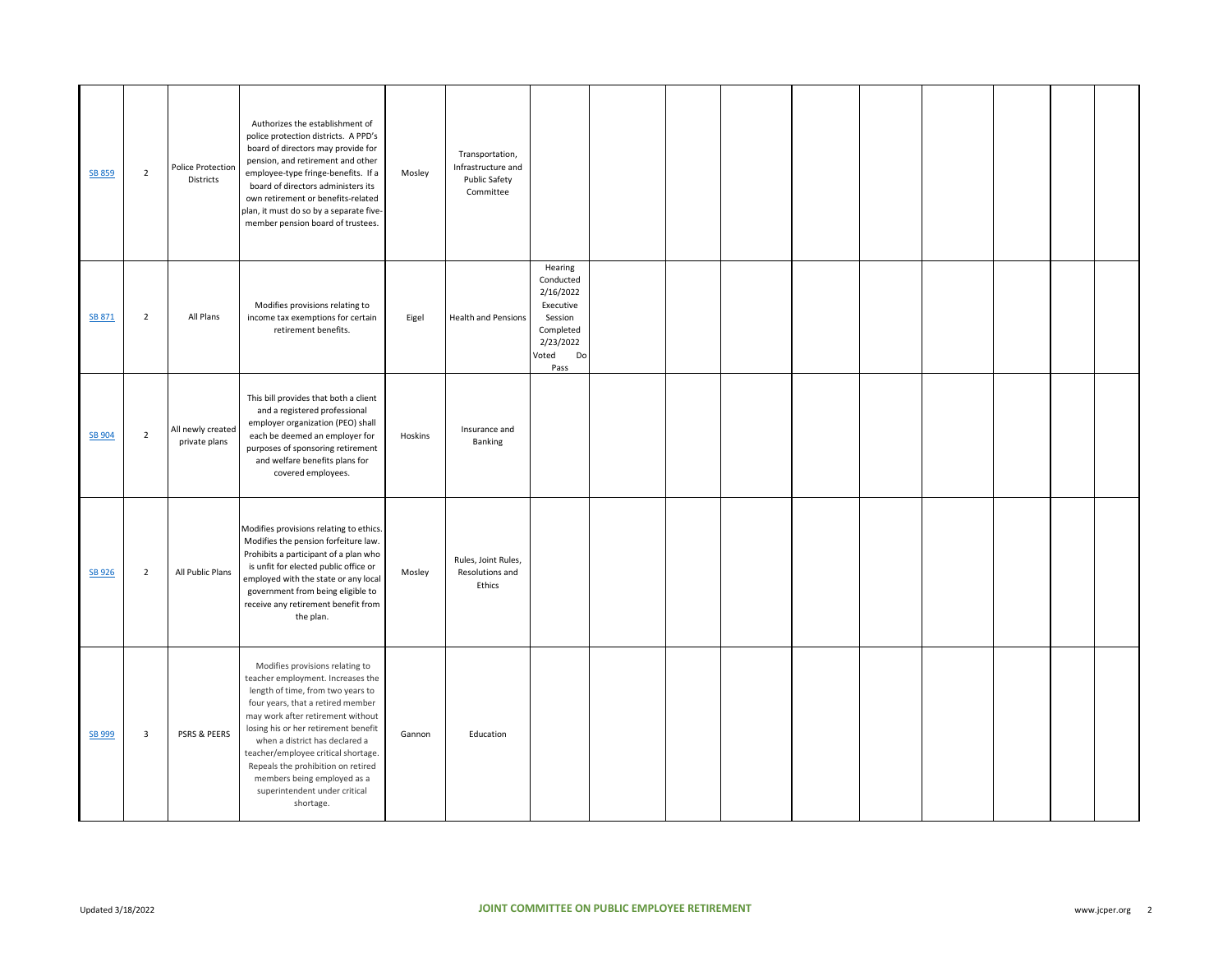| SB 1036        | $\overline{\mathbf{3}}$ | Sheriffs                    | Modifies the compensation of<br><b>County Sheriffs</b>                                                                                                                                                                                                                                                                                                            | Moon           | Local Government<br>and Elections |  |  |  |                                                                                                                                             |  |  |
|----------------|-------------------------|-----------------------------|-------------------------------------------------------------------------------------------------------------------------------------------------------------------------------------------------------------------------------------------------------------------------------------------------------------------------------------------------------------------|----------------|-----------------------------------|--|--|--|---------------------------------------------------------------------------------------------------------------------------------------------|--|--|
| SB 1048        | $\overline{\mathbf{3}}$ | All Public Plans            | Prohibits public entities from<br>entering into certain contracts with<br>companies unless the contract<br>includes a written certification that<br>the company is not engaged in<br>certain activities that discriminate<br>against a firearm entity or firearm<br>trade association.                                                                            | <b>Brattin</b> | Insurance and<br>Banking          |  |  |  |                                                                                                                                             |  |  |
| SB 1053        | $\overline{2}$          | <b>MPERS</b>                | Modifies the terms of the elected<br>members of the MoDOT and<br>Highway Patrol Employees'<br>Retirement System board of<br>trustees.                                                                                                                                                                                                                             |                | Bernskoetter Health and Pensions  |  |  |  |                                                                                                                                             |  |  |
| <b>SB 1054</b> | $\overline{4}$          | Sheriffs'                   | Establishes a new funding<br>mechanism for the Sheriffs'<br>Retirement System.                                                                                                                                                                                                                                                                                    |                | Bernskoetter Health and Pensions  |  |  |  |                                                                                                                                             |  |  |
| SB 1062        | $\overline{\mathbf{3}}$ | MOSERS and<br><b>MPERS</b>  | Requires the MOSERS and MPERS<br>boards of trustees to establish a buy-<br>out program for terminated vested<br>members by January 1, 2023. Such<br>members may make a one-time<br>election to receive a lump sum<br>payment equal to sixty percent of<br>the present value of their deferred<br>annuity, or a greater percentage, if<br>determined by the board. | Crawford       | <b>Health and Pensions</b>        |  |  |  |                                                                                                                                             |  |  |
| SB 1098        | $\overline{\mathbf{3}}$ | Al Public School<br>Systems | Modifies the salary for permanent<br>contract teachers for all public school<br>systems. This provision does not<br>apply to St. Louis City.                                                                                                                                                                                                                      | Burlison       | Education                         |  |  |  | $1 = No$ impact on retirement benefit                                                                                                       |  |  |
| SB 1125        | $\mathbf{1}$            | <b>Private Entities</b>     | Establishes the Missouri Workplace<br>Retirement Savings Plan that private<br>business entities may join.                                                                                                                                                                                                                                                         | Arthur         | <b>Health and Pensions</b>        |  |  |  | 2 = No substantial proposed change<br>3 = May constitute a substantial proposed change<br>4 = Does constitute a substantial proposed change |  |  |
| <b>SB 1155</b> | $\overline{\mathbf{3}}$ | <b>MPERS</b>                | This act allows uniformed members<br>of the Missouri State Highway Patrol<br>covered by the 2011 Tier to be<br>eligible for BackDROP.                                                                                                                                                                                                                             |                | Luetkemeyer Health and Pensions   |  |  |  |                                                                                                                                             |  |  |
| <b>SB 1171</b> | 3                       | All Plans                   | The act also prohibits any limited<br>iability company or corporation from<br>being discriminated against or given<br>preferential treatment based on an<br>environmental, social and<br>governance score, as defined in the<br>act.                                                                                                                              | Moon           | Small Business and<br>Industry    |  |  |  |                                                                                                                                             |  |  |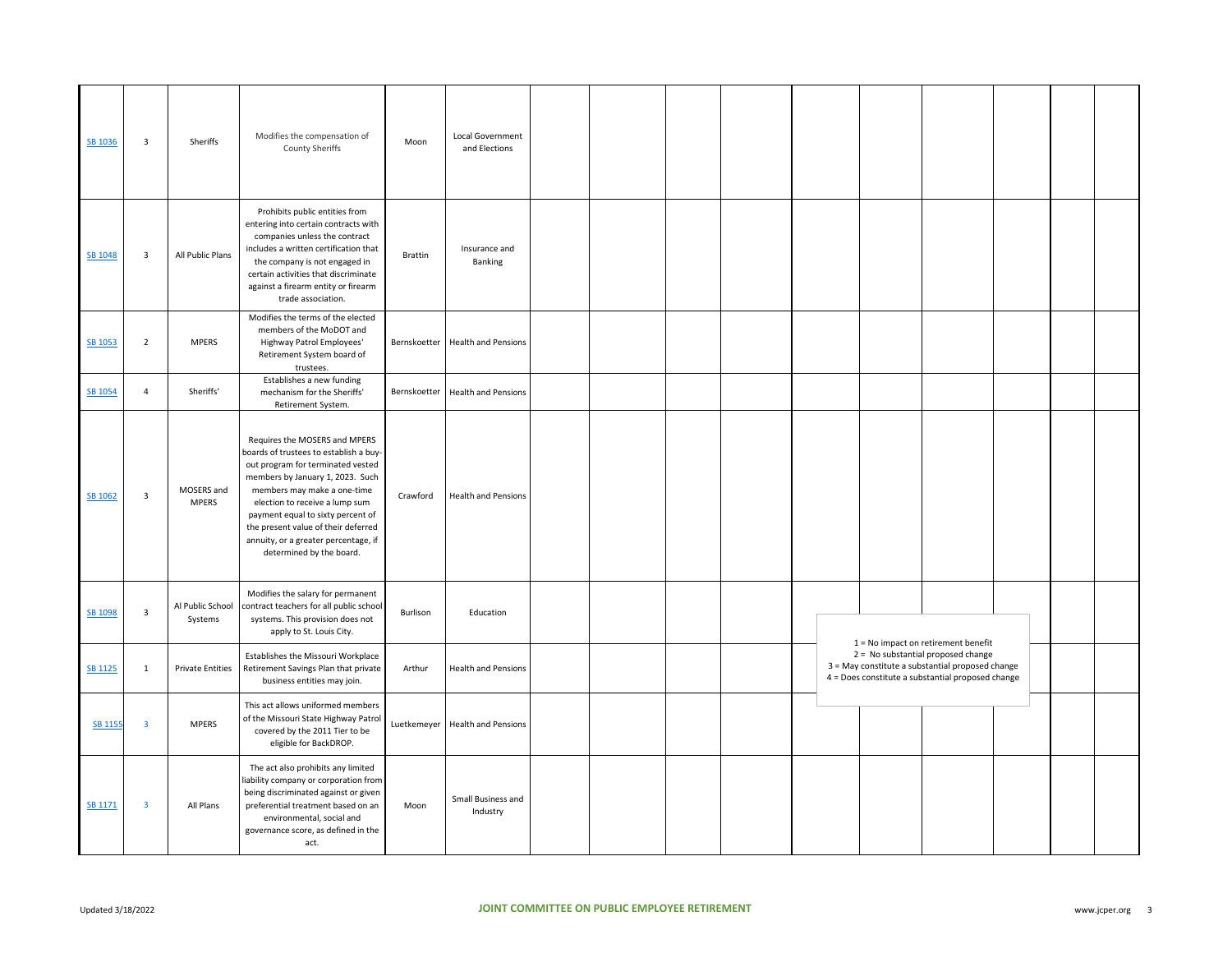| SB 1213       | $\overline{2}$          | <b>Private Entities</b> | Establishes the Missouri Workplace<br>Retirement Savings Plan that private<br>business entities may join.                                                                                                                                                                                     | Crawford     |  |  |  |  |  |  |
|---------------|-------------------------|-------------------------|-----------------------------------------------------------------------------------------------------------------------------------------------------------------------------------------------------------------------------------------------------------------------------------------------|--------------|--|--|--|--|--|--|
| SB 1239       | $\overline{\mathbf{3}}$ | All Plans               | Any retirement system established<br>by the state or any political<br>subdivision are prohibited from<br>contracting with or investing in<br>individuals, partnerships,<br>corporations, or other legal entities<br>investing or doing business with<br>Russia.                               | Rizzo        |  |  |  |  |  |  |
| <b>SJR 54</b> | $\overline{\mathbf{3}}$ | Sheriffs'               | This proposed constitutional<br>amendment, if approved by the<br>voters, provides that a fee of three<br>dollars, in addition to other fees as<br>may be imposed by the laws of this<br>state, shall be imposed on the initial<br>filing of any criminal case in the<br>courts of this state. | Bernskoetter |  |  |  |  |  |  |
|               |                         |                         |                                                                                                                                                                                                                                                                                               |              |  |  |  |  |  |  |
|               |                         |                         |                                                                                                                                                                                                                                                                                               |              |  |  |  |  |  |  |
|               |                         |                         |                                                                                                                                                                                                                                                                                               |              |  |  |  |  |  |  |
|               |                         |                         |                                                                                                                                                                                                                                                                                               |              |  |  |  |  |  |  |
|               |                         |                         |                                                                                                                                                                                                                                                                                               |              |  |  |  |  |  |  |
|               |                         |                         |                                                                                                                                                                                                                                                                                               |              |  |  |  |  |  |  |
|               |                         |                         |                                                                                                                                                                                                                                                                                               |              |  |  |  |  |  |  |
|               |                         |                         |                                                                                                                                                                                                                                                                                               |              |  |  |  |  |  |  |
|               |                         |                         |                                                                                                                                                                                                                                                                                               |              |  |  |  |  |  |  |
|               |                         |                         |                                                                                                                                                                                                                                                                                               |              |  |  |  |  |  |  |
|               |                         |                         |                                                                                                                                                                                                                                                                                               |              |  |  |  |  |  |  |
|               |                         |                         |                                                                                                                                                                                                                                                                                               |              |  |  |  |  |  |  |
|               |                         |                         |                                                                                                                                                                                                                                                                                               |              |  |  |  |  |  |  |
|               |                         |                         |                                                                                                                                                                                                                                                                                               |              |  |  |  |  |  |  |
|               |                         |                         |                                                                                                                                                                                                                                                                                               |              |  |  |  |  |  |  |
|               |                         |                         |                                                                                                                                                                                                                                                                                               |              |  |  |  |  |  |  |
|               |                         |                         |                                                                                                                                                                                                                                                                                               |              |  |  |  |  |  |  |
|               |                         |                         |                                                                                                                                                                                                                                                                                               |              |  |  |  |  |  |  |
|               |                         |                         |                                                                                                                                                                                                                                                                                               |              |  |  |  |  |  |  |
|               |                         |                         |                                                                                                                                                                                                                                                                                               |              |  |  |  |  |  |  |
|               |                         |                         |                                                                                                                                                                                                                                                                                               |              |  |  |  |  |  |  |
|               |                         |                         |                                                                                                                                                                                                                                                                                               |              |  |  |  |  |  |  |
|               |                         |                         |                                                                                                                                                                                                                                                                                               |              |  |  |  |  |  |  |
|               |                         |                         |                                                                                                                                                                                                                                                                                               |              |  |  |  |  |  |  |
|               |                         |                         |                                                                                                                                                                                                                                                                                               |              |  |  |  |  |  |  |
|               |                         |                         |                                                                                                                                                                                                                                                                                               |              |  |  |  |  |  |  |
|               |                         |                         |                                                                                                                                                                                                                                                                                               |              |  |  |  |  |  |  |
|               |                         |                         |                                                                                                                                                                                                                                                                                               |              |  |  |  |  |  |  |
|               |                         |                         |                                                                                                                                                                                                                                                                                               |              |  |  |  |  |  |  |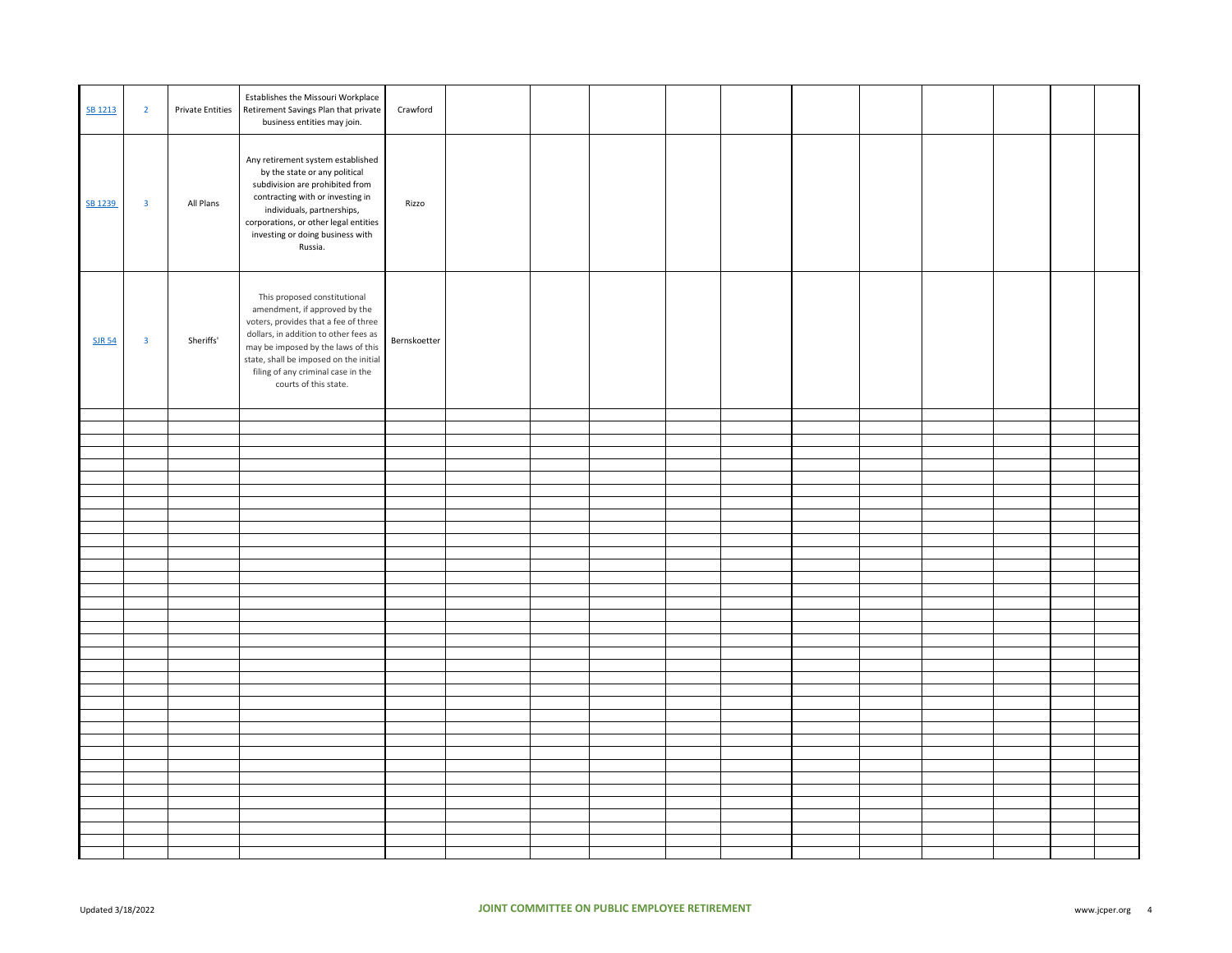|                       |                         |                                                                                                    | <b>HOUSE BILLS</b>                                                                                                                                                                                                                                                     |              |                       | <b>HOUSE ACTION</b>                                                                                                          |                                                                                                                                       |                        |                                                                                                                                              |                       |                                | <b>SENATE ACTION</b>       |                    |              | <b>OTHER ACTION</b>  |
|-----------------------|-------------------------|----------------------------------------------------------------------------------------------------|------------------------------------------------------------------------------------------------------------------------------------------------------------------------------------------------------------------------------------------------------------------------|--------------|-----------------------|------------------------------------------------------------------------------------------------------------------------------|---------------------------------------------------------------------------------------------------------------------------------------|------------------------|----------------------------------------------------------------------------------------------------------------------------------------------|-----------------------|--------------------------------|----------------------------|--------------------|--------------|----------------------|
| Bill<br><b>Number</b> | Impact<br>Level         | <b>System Affected</b>                                                                             | Description                                                                                                                                                                                                                                                            | Sponsor      | Committee<br>Assigned | Date/Time<br><b>Hearing Rm</b>                                                                                               | Committee<br><b>Action</b>                                                                                                            | Perfected              | Passed 3rd<br>Read                                                                                                                           | Committee<br>Assigned | Date/Time<br><b>Hearing Rm</b> | Committee<br><b>Action</b> | Passed 3rd<br>Read | <b>Notes</b> | Gov<br><b>Action</b> |
| <b>HB 1473</b>        | $\mathbf{1}$            | LAGERS                                                                                             | Allows third class counties and Cape<br>Girardeau the option to elect<br>telecommunicators, jailors and emergency<br>medical personnel as public safety members                                                                                                        | Pike         | Pensions              | Hearing<br>Conducted<br>1/12/2022<br>Executive<br>Session<br>Completed<br>1/19/2022<br>Voted<br>Do Pass                      | 1/19/2022<br>Referred to<br>Rules -<br>Administrative<br>Oversight<br>Executive<br>Session<br>Completed<br>2/14/2022<br>Voted Do Pass | 3/01/2022<br>Perfected | 3/9/2022<br>Placed on<br>informal<br>calendar for<br>Third read<br>3/10/2022<br><b>Third Read</b><br>and Passed<br>and Reported<br>to Senate |                       |                                |                            |                    |              |                      |
| <b>HB 1476</b>        | $\overline{2}$          | St. Louis Police<br><b>Retirement System</b>                                                       | Transfers control of the City of St. Louis<br>Police Department to the Board of Police<br>Commissioners. Modifies the composition of<br>the retirement system's board of trustees.                                                                                     | Schroer      |                       |                                                                                                                              |                                                                                                                                       |                        |                                                                                                                                              |                       |                                |                            |                    |              |                      |
| <b>HB1506</b>         | $\overline{\mathbf{3}}$ | CERF                                                                                               | Authorizes a waiver for certain penalties for<br>late payment of property taxes.                                                                                                                                                                                       | Ellebracht   |                       |                                                                                                                              |                                                                                                                                       |                        |                                                                                                                                              |                       |                                |                            |                    |              |                      |
| HB1564                | 1                       | <b>Blind Pension Fund</b>                                                                          | Modifies the mailing requirements for the<br>Blind Pension Fund.                                                                                                                                                                                                       | Griffith     | Emerging<br>Issues    |                                                                                                                              |                                                                                                                                       |                        |                                                                                                                                              |                       |                                |                            |                    |              |                      |
| HB1615                | $\mathbf{1}$            | Public pension plans<br>sponsored by<br>political<br>subdivisions                                  | Provides that members of the General<br>Assembly are ex officio members of all<br>boards, commissions, committees, councils<br>and other legislative or regulatory bodies of<br>all political subdivisions within the<br>boundaries of a member's legislative district | Lovasco      |                       |                                                                                                                              |                                                                                                                                       |                        |                                                                                                                                              |                       |                                |                            |                    |              |                      |
| HB1670                | $\overline{\mathbf{3}}$ | Certain Government<br>Entities                                                                     | Creates a provision that prohibits certain<br>government entities from doing business<br>with entities that require individuals to<br>undergo COVID-19 vaccinations or provide<br>proof of COVID-19 vaccination.                                                       | Seitz        | Judiciary             | Hearing<br>Conducted<br>2/16/2022<br>Action<br>Postponed<br>Hearing<br>Scheduled<br>3/23/2022<br>HHR <sub>6</sub><br>5:00 pm |                                                                                                                                       |                        |                                                                                                                                              |                       |                                |                            |                    |              |                      |
| HB1676                | $\overline{3}$          | LAGERS                                                                                             | Changes the job title of "emergency<br>telecommunicators" to "emergency<br>telecommunicator first responders."                                                                                                                                                         | Perkins      |                       |                                                                                                                              |                                                                                                                                       |                        |                                                                                                                                              |                       |                                |                            |                    |              |                      |
| HB1691                | $\overline{2}$          | Public pension plans<br>sponsored by<br>certain political<br>subdivisions as<br>defined by the act | Prohibits the state and certain political<br>subdivisions from entering into a contract<br>with a employer or company that engages in<br>discrimination against unvaccinated, as<br>described in the act.                                                              | <b>Boggs</b> | Judiciary             | Hearing<br>Conducted<br>1/25/2022                                                                                            |                                                                                                                                       |                        |                                                                                                                                              |                       |                                |                            |                    |              |                      |

## 2022 REGULAR SESSION - HOUSE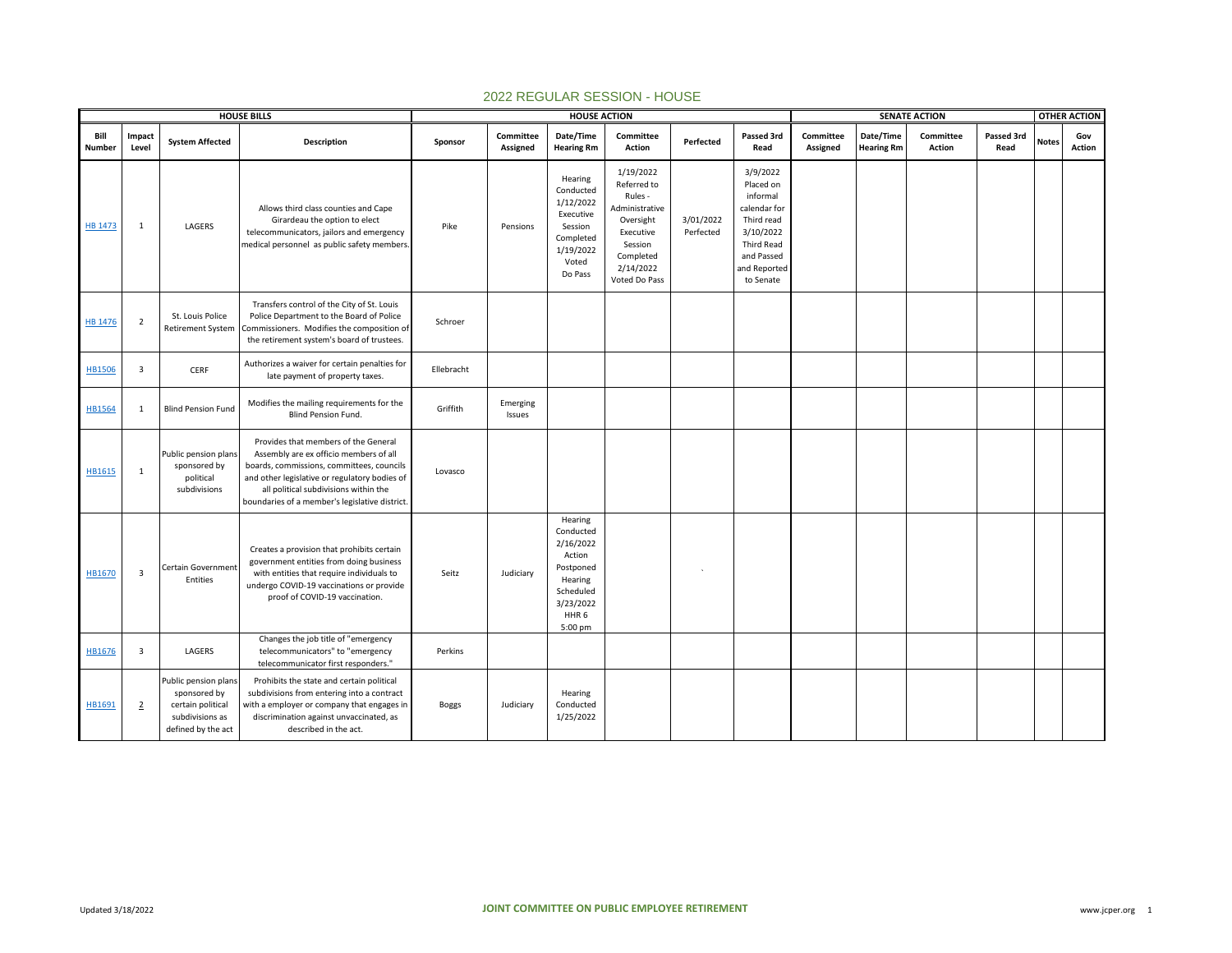| HB1732        | 1                       | <b>Private Entities</b>                                | Establishes the Missouri Workplace<br>Retirement Savings Plan that private business<br>entities may join.                                                                                                                                                                                                                                  | O'Donnell        | Financial<br>Institutions                | Hearing<br>Conducted<br>1/12/2022<br>Executive<br>Completed<br>1/19/2022<br><b>HCS</b><br>Voted<br>Do Pass         | 1/20/2022<br>Referred to<br>Rules -<br>Administrative<br>Oversight<br>Executive<br>Session<br>Completed<br>2/07/2022<br>Voted Do Pass | 3/1/2022<br>Placed on<br>Informal<br>Calendar<br>3/3/2022<br>Perfected                               | 3/9/2022<br>Placed on<br>informal<br>calendar for<br>Third read<br>3/10/2022<br><b>Third Read</b><br>and Passed<br>and Reported<br>to Senate |  |  |  |
|---------------|-------------------------|--------------------------------------------------------|--------------------------------------------------------------------------------------------------------------------------------------------------------------------------------------------------------------------------------------------------------------------------------------------------------------------------------------------|------------------|------------------------------------------|--------------------------------------------------------------------------------------------------------------------|---------------------------------------------------------------------------------------------------------------------------------------|------------------------------------------------------------------------------------------------------|----------------------------------------------------------------------------------------------------------------------------------------------|--|--|--|
| <b>HB1750</b> | $\overline{\mathbf{3}}$ | PSRS, PEERS, Kansas<br>City PSRS and St.<br>Louis PSRS | 168.036: Allows school districts to issue<br>school district teaching permits for persons<br>without a certificate of license to teach<br>granted by the State Board Of Education.<br>37.850: Requires plans to submited<br>compensation details of all employees which<br>includes all all forms of compensation and<br>benefits awarded. | Basye            | Elementary<br>and Secondary<br>Education | Hearing<br>Conducted<br>1/19/2022<br>Executive<br>Session<br>Completed<br>2/01/2022<br><b>HCS Voted</b><br>Do Pass | 2/01/2022 Rules<br>- Legislative<br>Oversight<br>Executive<br>Session<br>Completed<br>2/10/2022<br>Voted Do Pass                      | 3/07/2022<br>Placed on<br>Formal<br>Perfectin<br>Calendar<br>3/9/2022<br>Perfected with<br>Amendents | 3/10/2022<br>Referred to<br><b>Fiscal Review</b>                                                                                             |  |  |  |
| HB1770        | $\overline{\mathbf{3}}$ | Al Public School<br>Systems                            | Modifies the salary for permanent contract<br>teachers for all public school systems. This<br>provision does not apply to St. Louis City.                                                                                                                                                                                                  | Lewis            | Elementary<br>and Secondary<br>Education |                                                                                                                    |                                                                                                                                       |                                                                                                      |                                                                                                                                              |  |  |  |
| HB1831        | $\overline{\mathbf{3}}$ | St. Louis PSRS                                         | Provides a one time supplemental payment<br>for retired members and beneficiaries of the<br>St. Louis PSRS, subject to state<br>appropriations.                                                                                                                                                                                            | Gray             |                                          |                                                                                                                    |                                                                                                                                       |                                                                                                      |                                                                                                                                              |  |  |  |
| <b>HB1881</b> | $\overline{\mathbf{3}}$ | PSRS and PEERS                                         | Modifies the working after retirement critical<br>shortage law for PSRS and PEERS. Increases<br>the length of time, from two years to four<br>years, that a retired member may work after<br>retirement without losing his or her<br>retirement benefit when a district has<br>declared a teacher/employee critical<br>shortage.           | Black (7)        | Elementary<br>and Secondary<br>Education | Hearing<br>Completed<br>2/22/2022<br>Executive<br>Session<br>Completed<br>2/23/2022<br>Voted<br>Do Pass            | 2/24/2022<br>Referred to<br>Rules -<br>Legislative<br>Oversight                                                                       |                                                                                                      |                                                                                                                                              |  |  |  |
| HB1886        | 1                       | LAGERS                                                 | Repeals the prohibition on counties other<br>than third class counties and Cape Girardeau<br>County from being able to elect to cover<br>emergency telecommunicators, jailors, and<br>emergency medical service personnel as<br>public safety members.                                                                                     | Rogers           |                                          |                                                                                                                    |                                                                                                                                       |                                                                                                      |                                                                                                                                              |  |  |  |
| HB1925        | 1                       | <b>Blind Pension Fund</b>                              | Modifies the mailing requirements for the<br><b>Blind Pension Fund.</b>                                                                                                                                                                                                                                                                    | Walsh Moore (93) |                                          |                                                                                                                    |                                                                                                                                       |                                                                                                      |                                                                                                                                              |  |  |  |
| HB1927        | 1                       |                                                        | Excludes certain retirement accounts from<br>the determination of eligibility under the<br>Ticket to Work Health Assurance Program.                                                                                                                                                                                                        | Walsh Moore (93) |                                          |                                                                                                                    |                                                                                                                                       |                                                                                                      |                                                                                                                                              |  |  |  |
| <b>HB1984</b> | $\overline{2}$          | <b>MPERS</b>                                           | Modifies the terms of the elected members<br>of the MoDOT and Highway Patrol<br>Employees' Retirement System board of<br>trustees.                                                                                                                                                                                                         | Hovis            | Pensions                                 | Hearing<br>Completed<br>02/09/2022<br>Executive<br>Completed<br>2/16/2022<br><b>HCS</b><br>Voted<br>Do Pass        | 2/22/2022<br>Referred<br>to Consent and<br>House<br>Procedure<br>Hearing<br>Completed<br>3/1/2022<br>Voted Do Pass                    |                                                                                                      |                                                                                                                                              |  |  |  |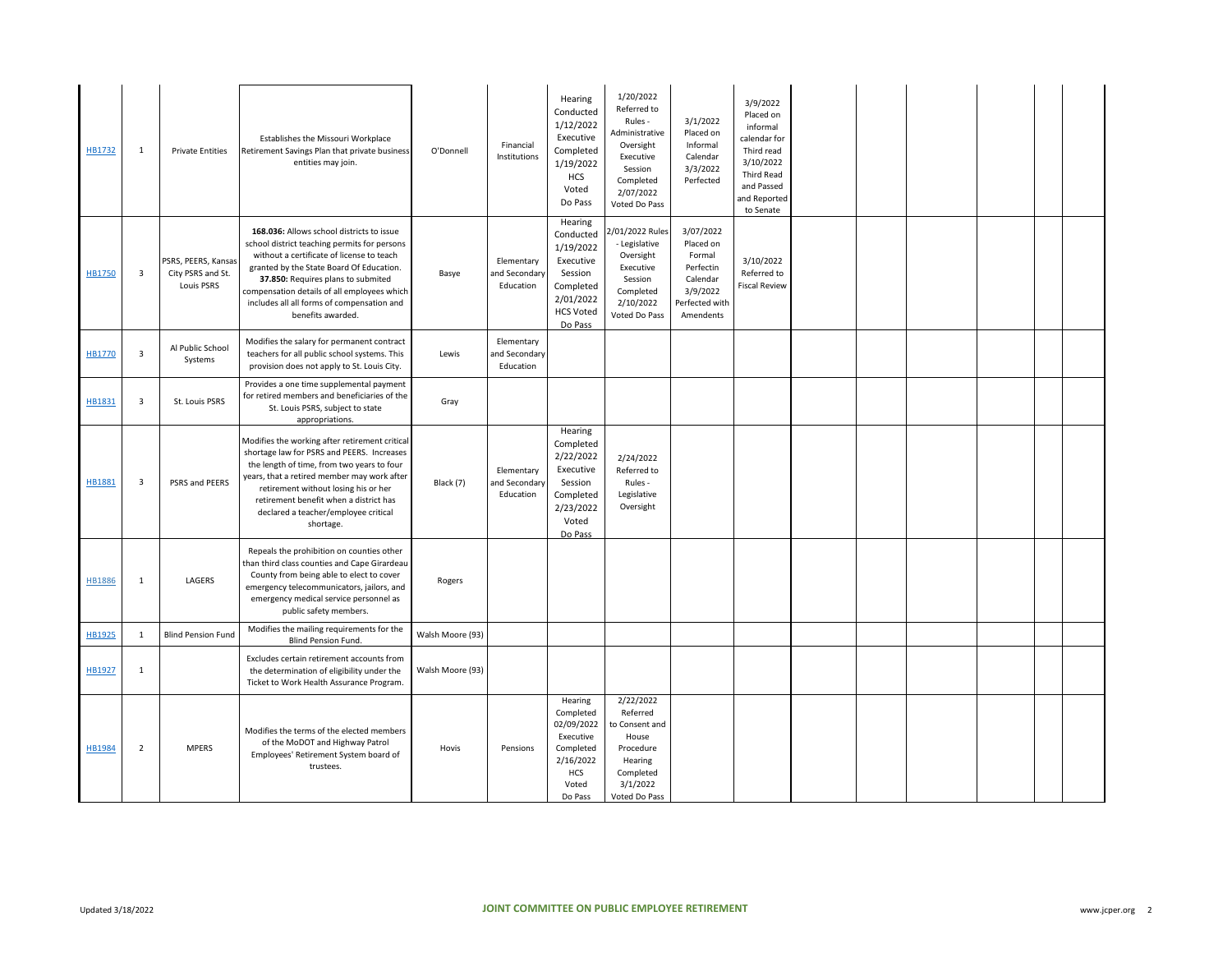| HB1998 | $\overline{\mathbf{3}}$ | PSRS, PEERS, Kansas<br>City PSRS and St.<br>Louis PSRS | Allows school districts to issue school district<br>teaching permits for persons without a<br>certificate of license to teach granted by the<br>State Board Of Education.                                                                                                                                                                                                                                                                                                                                                                                                                                                                                                                                                                                               | Davidson            | Elementary<br>and Secondary<br>Education | Hearing<br>Completed<br>2/22/2022<br>Executive<br>Session<br>Completed<br>3/1/2022<br><b>HCS</b><br>Voted Do<br>Pass | 3/02/2022<br>Referred to<br>Rules -<br>Legislative<br>Oversight    |  |  |  |  |
|--------|-------------------------|--------------------------------------------------------|-------------------------------------------------------------------------------------------------------------------------------------------------------------------------------------------------------------------------------------------------------------------------------------------------------------------------------------------------------------------------------------------------------------------------------------------------------------------------------------------------------------------------------------------------------------------------------------------------------------------------------------------------------------------------------------------------------------------------------------------------------------------------|---------------------|------------------------------------------|----------------------------------------------------------------------------------------------------------------------|--------------------------------------------------------------------|--|--|--|--|
| HB2057 | $\overline{\mathbf{3}}$ | LAGERS                                                 | Changes the job title of "emergency<br>telecommunicators" to "telecommunicator<br>first responders."                                                                                                                                                                                                                                                                                                                                                                                                                                                                                                                                                                                                                                                                    | Sauls               |                                          |                                                                                                                      |                                                                    |  |  |  |  |
| HB2089 | $\overline{\mathbf{3}}$ | PSRS and PEERS                                         | Modifies provisions relating to teacher<br>employment. Modifies the working after<br>retirement critical shortage law for PSRS and<br>PEERS. Increases the length of time, from<br>two years to four years, that a retired<br>member may work after retirement without<br>losing his or her retirement benefit when a<br>district has declared a teacher/employee<br>critical shortage. Repeals the prohibition on<br>retired members being employed as a<br>superintendent under critical shortage.                                                                                                                                                                                                                                                                    | Pollitt             |                                          |                                                                                                                      |                                                                    |  |  |  |  |
| HB2114 | $\overline{\mathbf{3}}$ | <b>PSRS &amp; PEERS</b>                                | 169.560: Modifies the amount of<br>compensation that a retired PSRS member<br>may earn without a discontinuance of the<br>member's retirement benefit while working<br>after retirement in a position that does not<br>require teacher certification. Instead of<br>compensation being limited to sixty percent<br>of the minimum teacher's salary, allowable<br>compensation will be limited to the annual<br>earnings limit applicable to a Social Security<br>recipient working while receiving Social<br>Security benefits. 169.596: Increases the<br>length of time, from two years to four years,<br>that a retired member may work after<br>retirement without losing his or her<br>retirement benefit when a school district has<br>declared a teacher/employee | Black (7)           | Pensions                                 | Hearing<br>Completed<br>1/26/2022<br>Executive<br>Session<br>Completed<br>02/09/2022<br>Voted<br>Do Pass             | 2/10/2022<br>Referred to<br>Rules -<br>Administrative<br>Oversight |  |  |  |  |
| HB2161 | $\overline{\mathbf{3}}$ | <b>PSRS</b>                                            | Reauthorizes the 2.55 multiplier for teachers<br>retiring with 32 or more years of service. E.C                                                                                                                                                                                                                                                                                                                                                                                                                                                                                                                                                                                                                                                                         | Dinkins             | Pensions                                 |                                                                                                                      |                                                                    |  |  |  |  |
| HB2194 | $\overline{\mathbf{3}}$ | <b>PSRS &amp; PEERS</b>                                | Modifies the amount of compensation that a<br>retired PSRS member may earn without a<br>discontinuance of the member's retirement<br>benefit while working after retirement in a<br>position that does not require teacher<br>certification. Instead of compensation being<br>limited to sixty percent of the minimum<br>teacher's salary, allowable compensation will<br>be sixty percent of the average teacher's<br>salary for the primary district the person is<br>employed in after retirement.                                                                                                                                                                                                                                                                   | <b>Kelley (127)</b> | Pensions                                 |                                                                                                                      |                                                                    |  |  |  |  |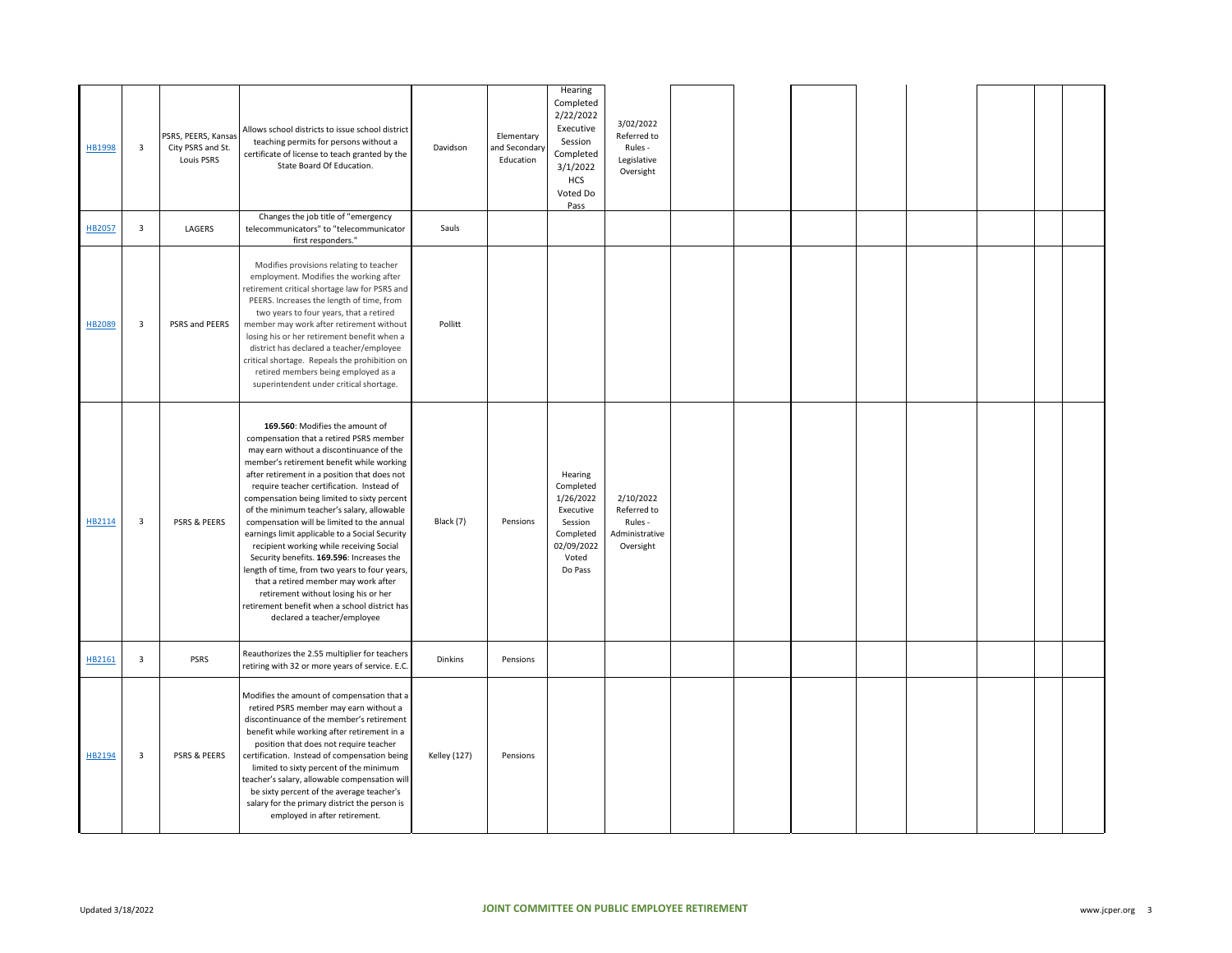| HB2216 | 3              | <b>PSRS &amp; PEERS</b>                                | Modifies the amount of compensation that a<br>retired PSRS member may earn without a<br>discontinuance of the member's retirement<br>benefit while working after retirement in a<br>position that does not require teacher<br>certification. Instead of compensation being<br>limited to sixty percent of the minimum<br>teacher's salary, allowable compensation will | Bromley   | Pensions                                 |                                                                                                                       |                                                                                                                                      |                                                                                                          |                                                                                                                                                     |  |  |  |
|--------|----------------|--------------------------------------------------------|------------------------------------------------------------------------------------------------------------------------------------------------------------------------------------------------------------------------------------------------------------------------------------------------------------------------------------------------------------------------|-----------|------------------------------------------|-----------------------------------------------------------------------------------------------------------------------|--------------------------------------------------------------------------------------------------------------------------------------|----------------------------------------------------------------------------------------------------------|-----------------------------------------------------------------------------------------------------------------------------------------------------|--|--|--|
|        |                |                                                        | be sixty percent of the average teacher's<br>salary for the primary district the person is<br>employed in after retirement.                                                                                                                                                                                                                                            |           |                                          |                                                                                                                       |                                                                                                                                      |                                                                                                          |                                                                                                                                                     |  |  |  |
| HB2234 | $\overline{2}$ | MOSERS, MPERS,<br><b>Judicial Retirement</b><br>System | Modifies multiple provisions for MOSERS,<br>MPERS and the Judicial Retirement System.                                                                                                                                                                                                                                                                                  | Black (7) | Pensions                                 | Hearing<br>Completed<br>1/26/2022<br>Executive<br>Session<br>Completed<br>02/09/2022<br>Voted<br>Do Pass              | 2/10/2022<br>Referred to<br>Rules -<br>Administrative<br>Oversight                                                                   |                                                                                                          |                                                                                                                                                     |  |  |  |
| HB2235 | 3              | MOSERS and<br><b>MPERS</b>                             | Requires the MOSERS and MPERS boards of<br>trustees to establish a buy-out program for<br>terminated vested members by January 1,<br>2023. Such members may make a one-time<br>election to receive a lump sum payment<br>equal to sixty percent of the present value of<br>their deferred annuity, or a greater<br>percentage, if determined by the board.             | Black (7) |                                          |                                                                                                                       |                                                                                                                                      |                                                                                                          |                                                                                                                                                     |  |  |  |
| HB2236 | 3              | MOSERS and<br><b>MPERS</b>                             | Allows a retired member of MOSERS or<br>MPERS who returns to employment and<br>subsequently marries to elect a joint and<br>survivor option benefit plan upon re-entry<br>into retirement if the member was not<br>eligible for a joint and survivor option benefit<br>plan at the original retirement date.                                                           | Black (7) |                                          |                                                                                                                       |                                                                                                                                      |                                                                                                          |                                                                                                                                                     |  |  |  |
| HB2245 | 3              | <b>MPERS</b>                                           | Permits uniformed members of the Highway<br>Patrol who are members of the 2011 Tier to<br>be eligible for BackDROP.                                                                                                                                                                                                                                                    | Copeland  | Pensions                                 |                                                                                                                       |                                                                                                                                      |                                                                                                          |                                                                                                                                                     |  |  |  |
| HB2304 | 3              | <b>PSRS &amp; PEERS</b>                                | Creates a provision that allows a retired<br>person to continue to receive their<br>retirement benefit to be employed on a part-<br>time or temporary substitute basis without<br>discontinuance of the persons retirement<br>benefit.                                                                                                                                 | Lewis     | Elementary<br>and Secondary<br>Education | Hearing<br>Conducted<br>1/13/2022<br>Executive<br>Session<br>Completed<br>1/25/2022<br><b>HCS</b><br>Voted<br>Do Pass | 1/27/2022<br>Referred to<br>Rules -<br>Legislative<br>Oversight<br>Executive<br>Session<br>Completed<br>2/1/2022<br>Voted<br>Do Pass | 2/16/2022<br>Placed on<br>Informal<br>Perfection<br>Calendar<br>3/1/2022<br>Perfected with<br>Amendments | 3/03/2022<br>Placed on<br>Informal<br>Calendar<br>for Third<br>Reading<br>3/10/2022<br><b>Third Read</b><br>and Passed<br>and Reported<br>to Senate |  |  |  |
| HB2352 | 3              | St. Louis PSRS                                         | Provides a one time supplemental payment<br>for retired members and beneficiaries of the<br>St. Louis PSRS, subject to state<br>appropriations.                                                                                                                                                                                                                        | Anderson  |                                          |                                                                                                                       |                                                                                                                                      |                                                                                                          |                                                                                                                                                     |  |  |  |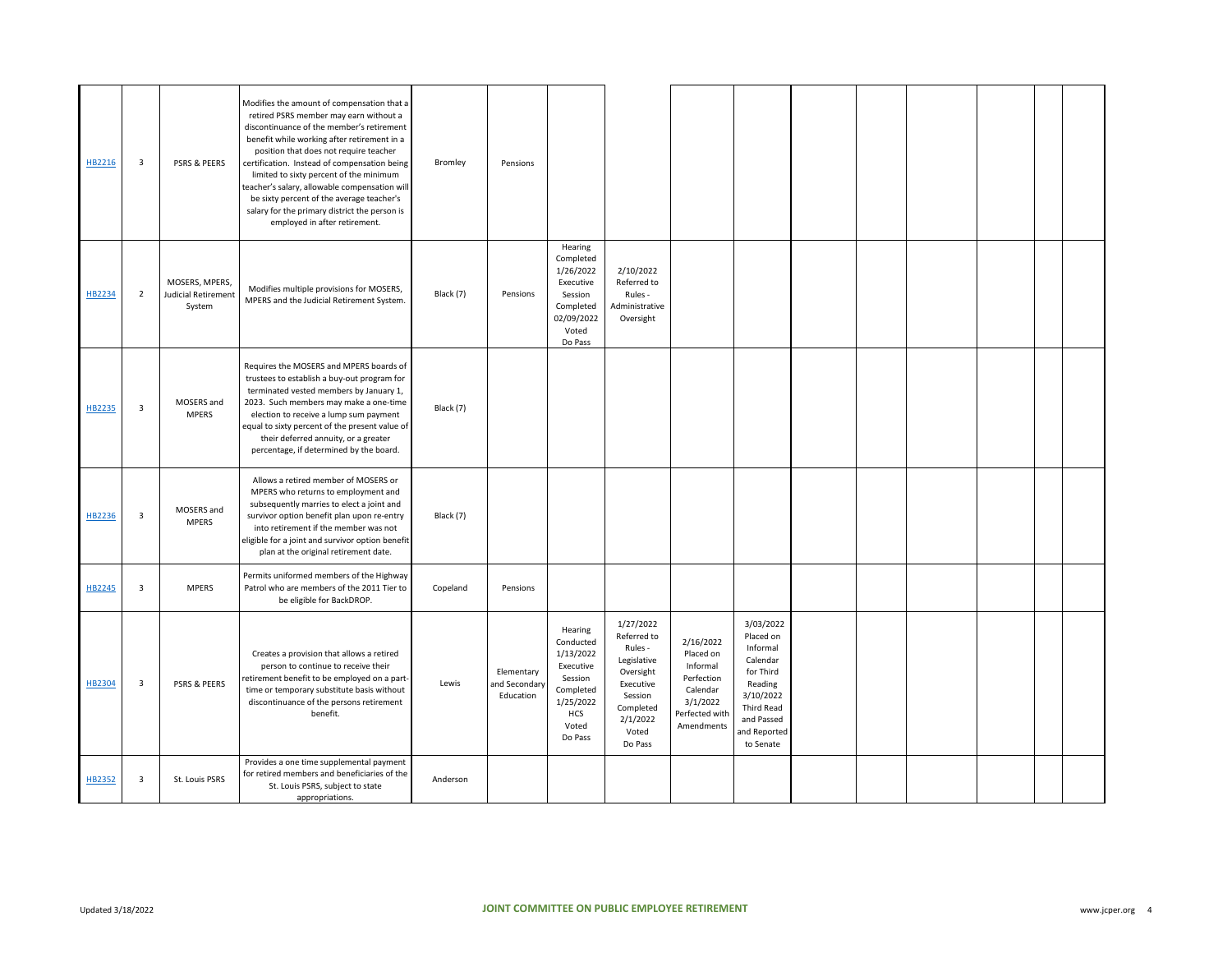| HB2381  | $\overline{3}$          | LAGERS                                       | Changes the job title of "emergency<br>telecommunicators" to "telecommunicator<br>first responders."                                                                                                                                    | Roden               | <b>Public Safety</b> | Hearing<br>Conducted<br>1/25/2022<br>Executive<br>Session<br>Completed<br>02/01/2022<br><b>HCS</b><br>Voted<br>Do Pass | 2/1/2022<br>Referred to<br>Rules -<br>Legislative<br>Oversight<br>Hearing<br>Completed<br>3/3/2022<br>Voted Do Pass |  |  |                                                                                                                                                                                      |  |  |
|---------|-------------------------|----------------------------------------------|-----------------------------------------------------------------------------------------------------------------------------------------------------------------------------------------------------------------------------------------|---------------------|----------------------|------------------------------------------------------------------------------------------------------------------------|---------------------------------------------------------------------------------------------------------------------|--|--|--------------------------------------------------------------------------------------------------------------------------------------------------------------------------------------|--|--|
| HB2400  | $\overline{2}$          | All newly created<br>private plans           | This bill provides that both a client and a<br>registered professional employer<br>organization (PEO) shall each be deemed an<br>employer for purposes of sponsoring<br>retirement and welfare benefits plans for<br>covered employees. | Houx                | Pensions             | Hearing<br>Completed<br>2/16/2022<br>Executive<br>Session<br>Completed<br>2/23/2022<br>Voted<br>Do Pass                | 2/23/2022<br>Referred to<br>Consent and<br>House<br>Procedure<br>Hearing<br>Scheduled<br>3/1/2022<br>Voted Do Pass  |  |  |                                                                                                                                                                                      |  |  |
| HB2430  | $\overline{\mathbf{3}}$ | <b>PSRS</b>                                  | Reauthorizes the 2.55 multiplier for teachers<br>retiring with 32 or more years of service.                                                                                                                                             | Black (7)           | Pensions             |                                                                                                                        |                                                                                                                     |  |  |                                                                                                                                                                                      |  |  |
| HB2432  | $\overline{2}$          | St. Louis Police<br><b>Retirement System</b> | Transfers control of the City of St. Louis<br>Police Department to the Board of Police<br>Commissioners. Modifies the composition of<br>the retirement system's board of trustees.                                                      | Roden               |                      |                                                                                                                        |                                                                                                                     |  |  |                                                                                                                                                                                      |  |  |
| HB2494  | $\overline{2}$          | <b>PSRS &amp; PEERS</b>                      | Creates a provision that allows a retired<br>person to continue to receive their<br>retirement benefit to be employed on a part-<br>time or temporary substitute basis without<br>discontinuance of the persons retirement<br>benefit.  | Black (7)           | Pensions             |                                                                                                                        |                                                                                                                     |  |  |                                                                                                                                                                                      |  |  |
| HB2671  | $\overline{\mathbf{3}}$ | St. Louis Police<br><b>Retirement System</b> | Transfers control of the City of St. Louis<br>Police Department to the Board of Police<br>Commissioners. Modifies the composition of<br>the retirement system's board of trustees.                                                      | Schroer             |                      |                                                                                                                        |                                                                                                                     |  |  |                                                                                                                                                                                      |  |  |
| HB2681  | $\overline{\mathbf{3}}$ | Sheriffs'                                    | Creates a state treasury fund for Sheriffs'<br>titled "Sheriffs' Retirement Treasury Fund."<br>Also creates a fifty dollar service fee for<br>summons, writ or other court connections<br>for any eviction proceedings.                 | Porter (42)         |                      |                                                                                                                        |                                                                                                                     |  |  | $1 = No$ impact on retirement benefit<br>2 = No substantial proposed change<br>3 = May constitute a substantial proposed change<br>4 = Does constitute a substantial proposed change |  |  |
| HB2684  | $\overline{\mathbf{3}}$ | <b>MOSERS</b>                                | Establishes provisions relating to the<br>collection of court costs                                                                                                                                                                     | Owen                |                      |                                                                                                                        |                                                                                                                     |  |  |                                                                                                                                                                                      |  |  |
| HB 2698 | $\overline{4}$          | Sheriffs'                                    | Provides a funding mechanism for the<br>sheriffs retirement system.                                                                                                                                                                     | <b>Kelley (127)</b> |                      |                                                                                                                        |                                                                                                                     |  |  |                                                                                                                                                                                      |  |  |
| HB2787  | $\overline{\mathbf{3}}$ | PSRS and PEERS                               | Modifies provisions relating to teacher and<br>school employee retirement systems                                                                                                                                                       | Black (7)           | Pensions             |                                                                                                                        |                                                                                                                     |  |  |                                                                                                                                                                                      |  |  |
| HB2799  | $\overline{\mathbf{3}}$ | PSRS and PEERS                               | Creates a provision that allows a retired<br>person to continue to receive their<br>retirement benefit to be employed on a part-<br>time or temporary substitute basis without<br>discontinuance of the persons retirement<br>benefit.  | Pike                |                      |                                                                                                                        |                                                                                                                     |  |  |                                                                                                                                                                                      |  |  |
| HB2816  | $\overline{\mathbf{3}}$ | MOSERS                                       | Modifies a provision were a member may<br>attain retirement at age fifty under rule of 80<br>if the retirement system is over eighty<br>percent funded.                                                                                 | Veit                |                      |                                                                                                                        |                                                                                                                     |  |  |                                                                                                                                                                                      |  |  |
| HB2825  | $\overline{4}$          | All Plans                                    | Ensures that twenty percent of a firms<br>investments in venture capital and real<br>estate are invested with a Missouri based<br>firm.                                                                                                 | O'Donnell           |                      |                                                                                                                        |                                                                                                                     |  |  |                                                                                                                                                                                      |  |  |